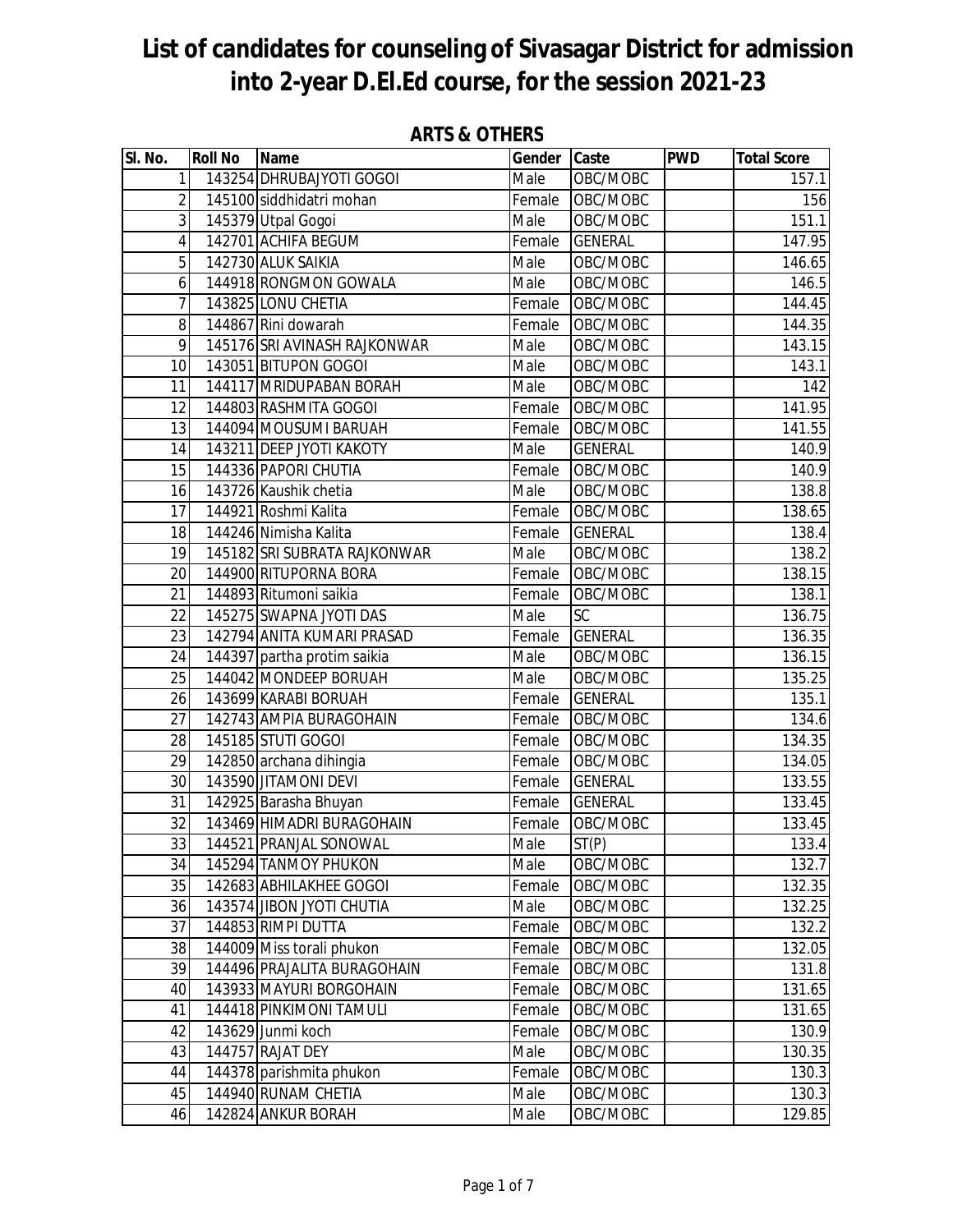| SI. No. | <b>Roll No</b> | Name                          | Gender Caste |                | <b>PWD</b> | <b>Total Score</b> |
|---------|----------------|-------------------------------|--------------|----------------|------------|--------------------|
| 47      |                | 143667 KABERI DUTTA           | Female       | OBC/MOBC       |            | $\overline{1}29.7$ |
| 48      |                | 144961 Rupom Tipomia          | Male         | OBC/MOBC       |            | 129.7              |
| 49      |                | 143674 KABYASHREE PHUKAN      | Female       | OBC/MOBC       |            | 129.65             |
| 50      |                | 143552 Jakir Ahmed            | Male         | <b>GENERAL</b> |            | 129.4              |
| 51      |                | 143167 Cinki Moni Gogoi       | Female       | OBC/MOBC       |            | 129.3              |
| 52      |                | 145354 Uddipana kalita        | Female       | <b>GENERAL</b> |            | 129.3              |
| 53      |                | 145349 Udayaditya Borgohain   | Male         | OBC/MOBC       |            | 129.25             |
| 54      |                | 143514 HUMEN GOGOI            | Male         | OBC/MOBC       |            | 129.1              |
| 55      |                | 144599 Priyanka Das           | Female       | <b>SC</b>      |            | 129.1              |
| 56      |                | 143293 DIPAK GOGOI            | Male         | OBC/MOBC       |            | 129.05             |
| 57      |                | 144639 PRONAMI SAIKIA         | Female       | OBC/MOBC       |            | 129.05             |
| 58      |                | 144833 Rikimoni Lahon         | Female       | OBC/MOBC       |            | 128.85             |
| 59      |                | 144850 RIMON RAJKONWAR        | Male         | OBC/MOBC       |            | 128.85             |
| 60      |                | 144254 Nitu chutia            | Male         | OBC/MOBC       |            | 128.65             |
| 61      |                | 142820 ANKITA SAIKIA          | Female       | OBC/MOBC       |            | 128.2              |
| 62      |                | 144347 Papu Gogoi             | Male         | OBC/MOBC       |            | 128.2              |
| 63      |                | 143486 Himanta Gogoi          | Male         | OBC/MOBC       |            | 128                |
| 64      |                | 144739 RAHUL KAKOTY           | Male         | <b>GENERAL</b> |            | 127.95             |
| 65      |                | 142810 ankita gogoi           | Female       | OBC/MOBC       |            | 127.9              |
| 66      |                | 142891 ASMITA GOGOI           | Female       | OBC/MOBC       |            | 127.9              |
| 67      |                | 144504 PRANAMI BORUAH         | Female       | OBC/MOBC       |            | 127.7              |
| 68      |                | 145197 SUDIPTA BAILUNG        | Male         | OBC/MOBC       |            | 127.7              |
| 69      |                | 144127 MRIGAKSHI GOGOI        | Female       | OBC/MOBC       |            | 127.65             |
| 70      |                | 144460 Pori Gogoi             | Female       | OBC/MOBC       |            | 127.4              |
| 71      |                | 144744 Rainaz Hazarika        | Female       | <b>GENERAL</b> |            | 127.4              |
| 72      |                | 144799 Rashmi Rekha Neog      | Female       | OBC/MOBC       |            | 127.2              |
| 73      |                | 142690 Abhisekh Sahu          | Male         | OBC/MOBC       |            | 127.15             |
| 74      |                | 144528 PRANSHU ANUBHAB BORUAH | Male         | <b>GENERAL</b> |            | 127.15             |
| 75      |                | 144049 MONIKA GOGOI           | Female       | OBC/MOBC       |            | 127.1              |
| 76      |                | 144846 rimjim deka            | Female       | <b>GENERAL</b> |            | 127.1              |
| 77      |                | 144812 REKHA MONI DEVI        | Female       | <b>GENERAL</b> |            | 127.05             |
| 78      |                | 144873 Rinkuridip Dutta       | Male         | OBC/MOBC       |            | 126.95             |
| 79      |                | 145303 Tonmoy Borgohain       | Male         | OBC/MOBC       |            | 126.85             |
| 80      |                | 143206 DEBIKA NATH            | Female       | OBC/MOBC       |            | 126.8              |
| 81      |                | 143953 minakhi saikia         | Female       | OBC/MOBC       |            | 126.75             |
| 82      |                | 145291 TAJMIN ARA AHMED       | Female       | <b>GENERAL</b> |            | 126.75             |
| 83      |                | 143905 MANASHI BORAH          | Female       | <b>GENERAL</b> |            | 126.7              |
| 84      |                | 143498 Himasri Buragohain     | Female       | OBC/MOBC       |            | 126.65             |
| 85      |                | 144601 PRIYANKA DEVI          | Female       | <b>GENERAL</b> |            | 126.5              |
| 86      |                | 142801 ANJUMA YESMIN          | Female       | <b>GENERAL</b> |            | 126.45             |
| 87      |                | 142893 ATIFA BEGUM            | Female       | <b>GENERAL</b> |            | 126.45             |
| 88      |                | 143341 DUDU BORUAH            | Male         | OBC/MOBC       |            | 126.45             |
| 89      |                | 144754 RAJASHREE GOGOI        | Female       | OBC/MOBC       |            | 126.4              |
| 90      |                | 142860 ARJUN SINGH            | Male         | <b>GENERAL</b> |            | 126.2              |
| 91      |                | 144676 PUJA BURAGOHAIN        | Female       | OBC/MOBC       |            | 126.15             |
| 92      |                | 142803 ANKITA BORGOHAIN       | Female       | OBC/MOBC       |            | 126.1              |
| 93      |                | 145047 Sehnaj Begum           | Female       | <b>GENERAL</b> |            | 126.1              |
| 94      |                | 142965 BHASKAR DUTTA          | Male         | OBC/MOBC       |            | 126.05             |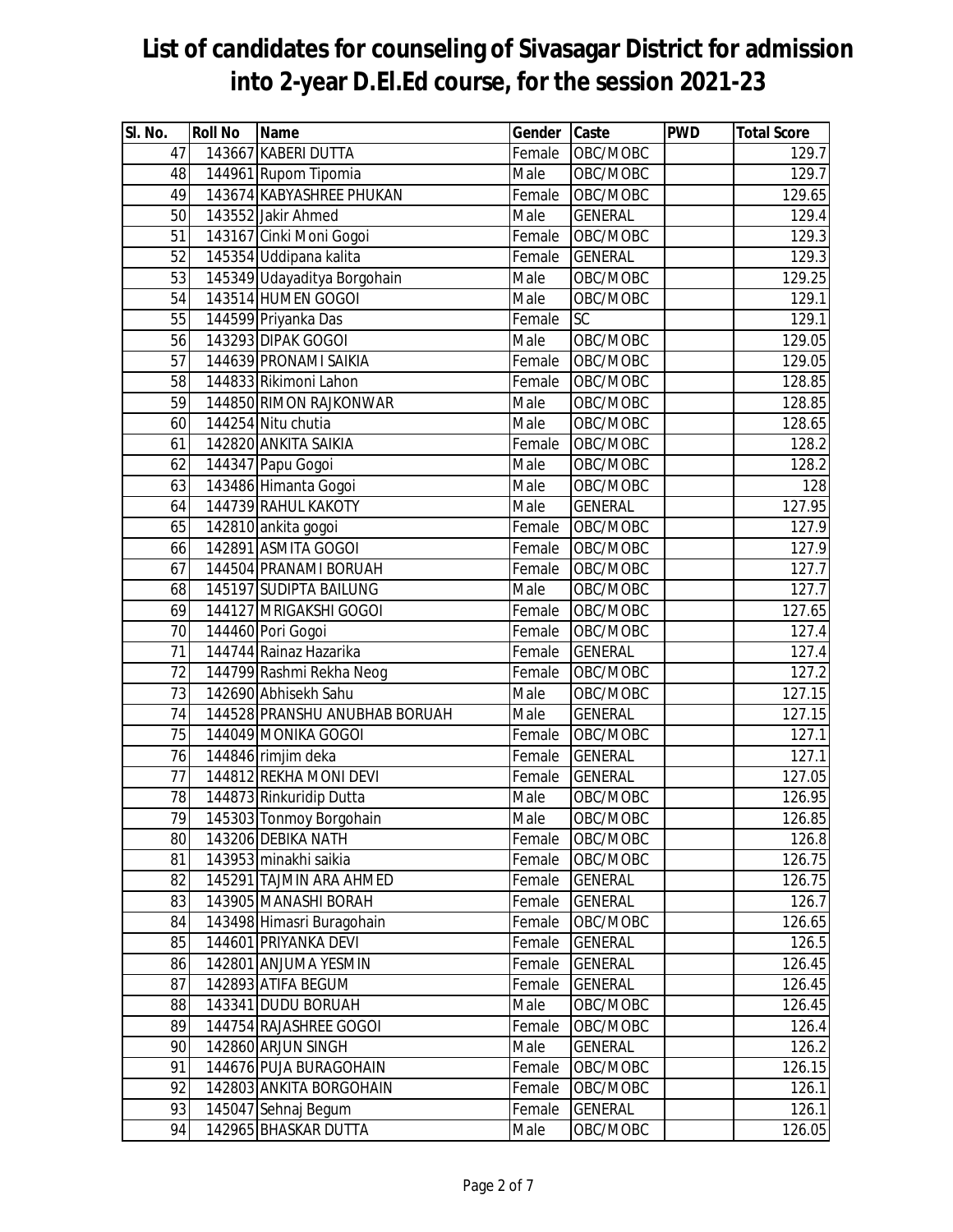| SI. No.          | <b>Roll No</b> | <b>Name</b>                   | Gender Caste |           | <b>PWD</b> | <b>Total Score</b> |
|------------------|----------------|-------------------------------|--------------|-----------|------------|--------------------|
| 95               |                | 143315 DIPSHIKHA GOGOI        | Female       | OBC/MOBC  |            | 125.95             |
| 96               |                | 144583 Priyakhi saikia        | Female       | OBC/MOBC  |            | 125.95             |
| 97               |                | 143877 Malabika Gogoi         | Female       | OBC/MOBC  |            | 125.9              |
| 98               |                | 145029 Sasangka Gogoi         | Male         | OBC/MOBC  |            | 125.9              |
| 99               |                | 145255 Sushmita Chetia        | Female       | OBC/MOBC  |            | 125.9              |
| 100              |                | 145276 Swapna Ray             | Female       | <b>SC</b> |            | 125.85             |
| 101              |                | 144396 PARTHA PROTIM NATH     | Male         | OBC/MOBC  |            | 125.4              |
| 102              |                | 142927 BARASHA GOGOI          | Female       | OBC/MOBC  |            | 125.35             |
| 103              |                | 143698 KARABI BORAH           | Female       | OBC/MOBC  |            | 125.3              |
| 104              |                | 144271 NUMAL GOGOI            | Male         | OBC/MOBC  |            | 125.3              |
| 105              |                | 143292 Dipak borah            | Male         | OBC/MOBC  |            | 125.2              |
| 106              |                | 143995 Miss Princy gogoi      | Female       | OBC/MOBC  |            | 125.2              |
| 107              |                | 142729 Alpajit gogoi          | Male         | OBC/MOBC  |            | 125.15             |
| 108              |                | 143576 JIMI GOGOI             | Female       | OBC/MOBC  |            | 125.1              |
| 109              |                | 145077 SHILPISHIKHA GOGOI     | Female       | OBC/MOBC  |            | 124.85             |
| 110              |                | 144972 SADHANA GOGOI          | Female       | OBC/MOBC  |            | 124.7              |
| 111              |                | 143131 CHANDRAMA LAHON        | Female       | OBC/MOBC  |            | 124.6              |
| 112              |                | 143251 Dhiraj gogoi           | Male         | OBC/MOBC  |            | 124.5              |
| 113              |                | 143323 DIPSIKHA NATH          | Female       | OBC/MOBC  |            | 124.45             |
| $\overline{114}$ |                | 144658 pubali boruah          | Female       | OBC/MOBC  |            | 124.35             |
| 115              |                | 143585 JINTU CHUTIA           | Male         | OBC/MOBC  |            | 124.25             |
| 116              |                | 145085 SHOSHANKA GOGOI        | Male         | OBC/MOBC  |            | 124.15             |
| 117              |                | 142802 ANKHUMAAN CHUTIA       | Male         | OBC/MOBC  |            | 124.1              |
| 118              |                | 144131 MRIGANKA SAIKIA        | Male         | OBC/MOBC  |            | 124                |
| 119              |                | 145196 SUDAKSHINA RAJKHOWA    | Female       | OBC/MOBC  |            | 123.95             |
| 120              |                | 144337 PAPORI DEWGHARIA       | Female       | OBC/MOBC  |            | 123.75             |
| 121              |                | 144184 NAYANJYOTI NEOG        | Female       | OBC/MOBC  |            | 123.65             |
| 122              |                | 143738 KIRON JYOTI DAS        | Male         | <b>SC</b> |            | 123.65             |
| 123              |                | 142699 ABINASH SAIKIA         | Male         | OBC/MOBC  |            | 123.55             |
| 124              |                | 144383 PARISMITA HAZARIKA     | Female       | OBC/MOBC  |            | 123.55             |
| 125              |                | 143255 Dibakar gogoi          | Male         | OBC/MOBC  |            | 123.35             |
| 126              |                | 143199 Debashree kalita       | Female       | OBC/MOBC  |            | 123.25             |
| 127              |                | 143478 HIMANGSHU BORUAH       | Male         | OBC/MOBC  |            | 123.25             |
| 128              |                | 144511 Pranati neog           | Female       | OBC/MOBC  |            | 123.2              |
| 129              |                | 144975 SAGARIKA RAJKONWAR     | Female       | OBC/MOBC  |            | 123.2              |
| 130              |                | 143985 Miss Mrigakhi Khanikar | Female       | OBC/MOBC  |            | 123.1              |
| 131              |                | 144904 Rituporna Duarah       | Female       | OBC/MOBC  |            | 123.1              |
| 132              |                | 143966 Miss Barbi Gogoi       | Female       | OBC/MOBC  |            | 123.05             |
| 133              |                | 144617 PRIYANKA NATH          | Female       | OBC/MOBC  |            | 123                |
| 134              |                | 144047 MONIDEEP DIHINGIA      | Female       | OBC/MOBC  |            | 122.95             |
| 135              |                | 144181 Nayani Borpatra gohain | Female       | OBC/MOBC  |            | 122.85             |
| 136              |                | 144591 PRIYAMONI GOGOI        | Female       | OBC/MOBC  |            | 122.7              |
| 137              |                | 143093 BORNALI SAIKIA         | Female       | OBC/MOBC  |            | 122.65             |
| 138              |                | 143214 DEEPIKA SURI           | Female       | OBC/MOBC  |            | 122.65             |
| 139              |                | 143878 MALABIKA MOUPIA        | Female       | OBC/MOBC  |            | 122.6              |
| 140              |                | 142771 Ananya gogoi           | Female       | OBC/MOBC  |            | 122.5              |
| 141              |                | 144656 PUBALI BORAH           | Female       | OBC/MOBC  |            | 122.5              |
| 142              |                | 142778 ANGITA NEOG            | Female       | OBC/MOBC  |            | 122.45             |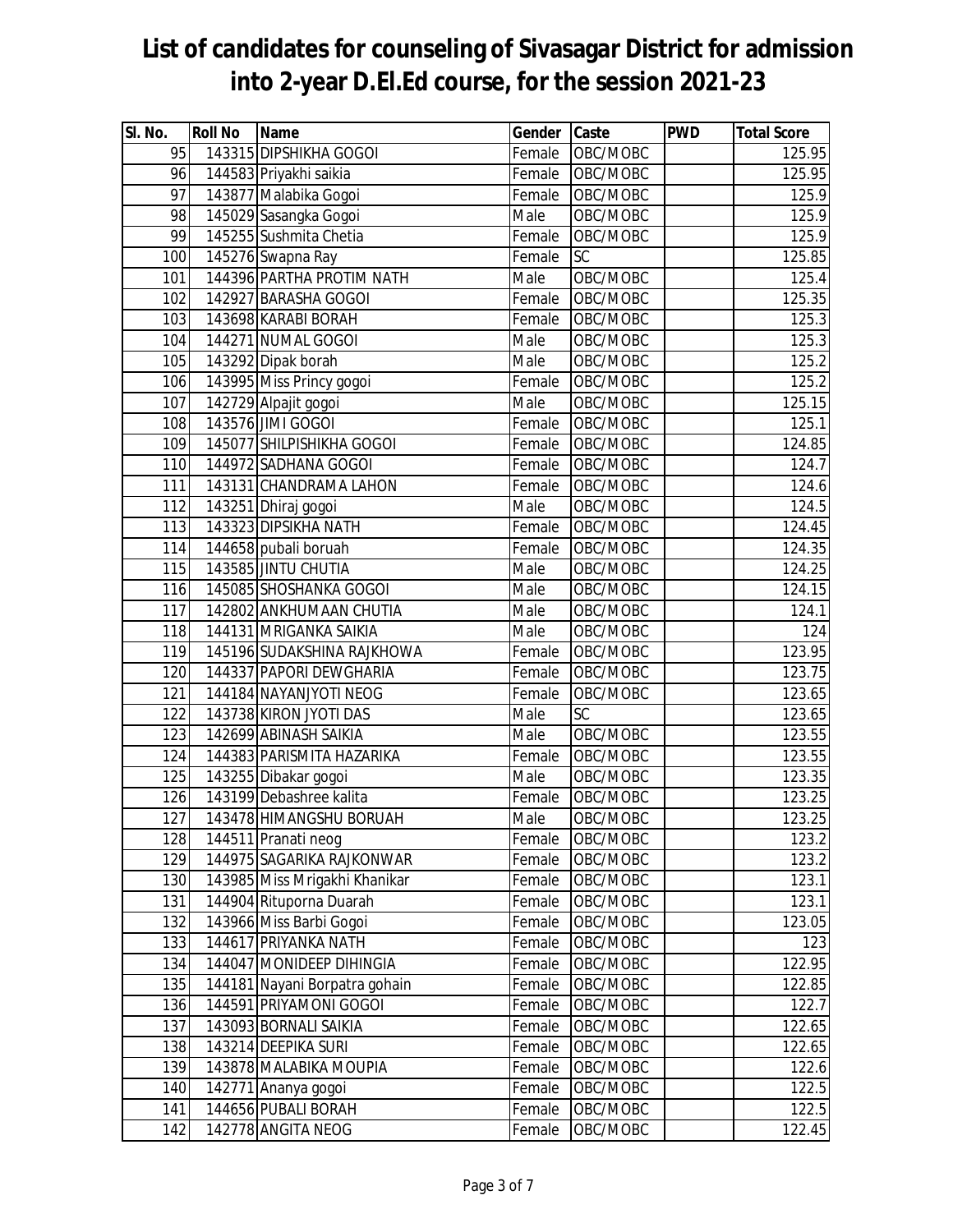| SI. No.          | <b>Roll No</b> | Name                           | Gender Caste |           | <b>PWD</b> | <b>Total Score</b> |
|------------------|----------------|--------------------------------|--------------|-----------|------------|--------------------|
| 143              |                | 143970 Miss bidisha gharphalia | Female       | OBC/MOBC  |            | 122.25             |
| 144              |                | 143098 BORSA GOGOI             | Female       | OBC/MOBC  |            | 122.2              |
| 145              |                | 143610 Joyshree gogoi          | Female       | OBC/MOBC  |            | 122.15             |
| 146              |                | 144848 RIMJIM NATH             | Female       | OBC/MOBC  |            | 122.15             |
| 147              |                | 145159 SONGITA NATH            | Female       | OBC/MOBC  |            | 122                |
| 148              |                | 143115 BUBUL SAIKIA            | Male         | OBC/MOBC  |            | 121.85             |
| 149              |                | 144033 MOMPY DUTTA             | Female       | OBC/MOBC  |            | 121.8              |
| 150              |                | 143728 KAVITA BURAGOHAIN       | Female       | OBC/MOBC  |            | 121.7              |
| 151              |                | 144012 Mitali phukon           | Female       | OBC/MOBC  |            | 121.45             |
| $\overline{1}52$ |                | 144662 Pubali dutta            | Female       | OBC/MOBC  |            | 121.3              |
| 153              |                | 142808 ANKITA DUTTA            | Female       | OBC/MOBC  |            | 121.25             |
| 154              |                | 144448 Pompy Gogoi             | Female       | OBC/MOBC  |            | 121.25             |
| 155              |                | 144818 REMPEE REKHA DAS        | Female       | SC        |            | 121.25             |
| 156              |                | 143100 BORSHA CHUTIA           | Female       | OBC/MOBC  |            | 121.1              |
| 157              |                | 143200 DEBASHREE TAMULI        | Female       | OBC/MOBC  |            | 121.05             |
| 158              |                | 143705 KARABI KHANIKAR         | Female       | OBC/MOBC  |            | 120.95             |
| 159              |                | 145323 TRISHNA BORPATRA GOHAIN | Female       | OBC/MOBC  |            | 120.9              |
| 160              |                | 143992 Miss POMPI GOGOI        | Female       | OBC/MOBC  |            | 120.8              |
| 161              |                | 144567 PRITRISHNA BORAH        | Female       | OBC/MOBC  |            | 120.7              |
| 162              |                | 143673 KABYASHREE BORUAH       | Female       | OBC/MOBC  |            | 120.6              |
| 163              |                | 143654 JYOTIKA KHANIKOR        | Female       | OBC/MOBC  |            | 120.55             |
| 164              |                | 145272 Swagota Phukon          | Female       | OBC/MOBC  |            | 120.55             |
| 165              |                | 143145 Chayanika konwar        | Female       | OBC/MOBC  |            | 120.5              |
| 166              |                | 143772 Kuldeep Borgohain       | Male         | OBC/MOBC  |            | 120.5              |
| 167              |                | 142825 ANKUR DAS               | Male         | SC        |            | 120.45             |
| 168              |                | 142999 BIJUMONI BAILUNG        | Female       | OBC/MOBC  |            | 120.3              |
| 169              |                | 144052 MONIKHA BORGOHAIN       | Female       | OBC/MOBC  |            | 120.25             |
| 170              |                | 144631 PROBAHITA CHUTIA        | Female       | OBC/MOBC  |            | 120.2              |
| 171              |                | 145088 Shushmita chutia        | Female       | OBC/MOBC  |            | 120.2              |
| 172              |                | 142698 ABINASH DAS             | Male         | SC        |            | 119.1              |
| 173              |                | 144863 Rimzim mech             | Female       | ST(P)     |            | 118.7              |
| 174              |                | 145035 SATYABRAT SONOWAL       | Male         | ST(P)     |            | 118.05             |
| 175              |                | 144716 PURABI MECH             | Female       | ST(P)     |            | 116.6              |
| 176              |                | 144061 Monisha Hazarika        | Female       | SC        |            | 116.55             |
| 177              |                | 143887 Manabi panging          | Female       | ST(P)     |            | 113.05             |
| 178              |                | 144021 moinajan mili           | Male         | ST(P)     |            | 112.8              |
| 179              |                | 144162 nABANITA DAS            | Female       | <b>SC</b> |            | 112.7              |
| 180              |                | 144417 PINKI SAIKIA            | Female       | ST(P)     |            | 112.5              |
| 181              |                | 145283 SWATEE DAS              | Female       | SC        |            | 112.35             |
| 182              |                | 144532 PRARTHANA HAZARIKA      | Female       | <b>SC</b> |            | 111.55             |
| 183              |                | 142839 ANUPOM DAS              | Male         | SC        |            | 110.05             |
| 184              |                | 143345 DULUMONI PANGING        | Female       | ST(P)     |            | 109.55             |
| 185              |                | 143008 BIMAN DAS               | Female       | SC        |            | 108.85             |
| 186              |                | 145123 SIMI DAS                | Female       | SC        |            | 108.75             |
| 187              |                | 143101 Borsha das              | Female       | SC        |            | 108.2              |
| 188              |                | 145356 Udip Jyoti Das          | Male         | SC        |            | 108.1              |
| 189              |                | 143943 Merilina mili           | Female       | ST(P)     |            | 107.95             |
| 190              |                | 143881 MAMONI MILI             | Female       | ST(P)     |            | 107.9              |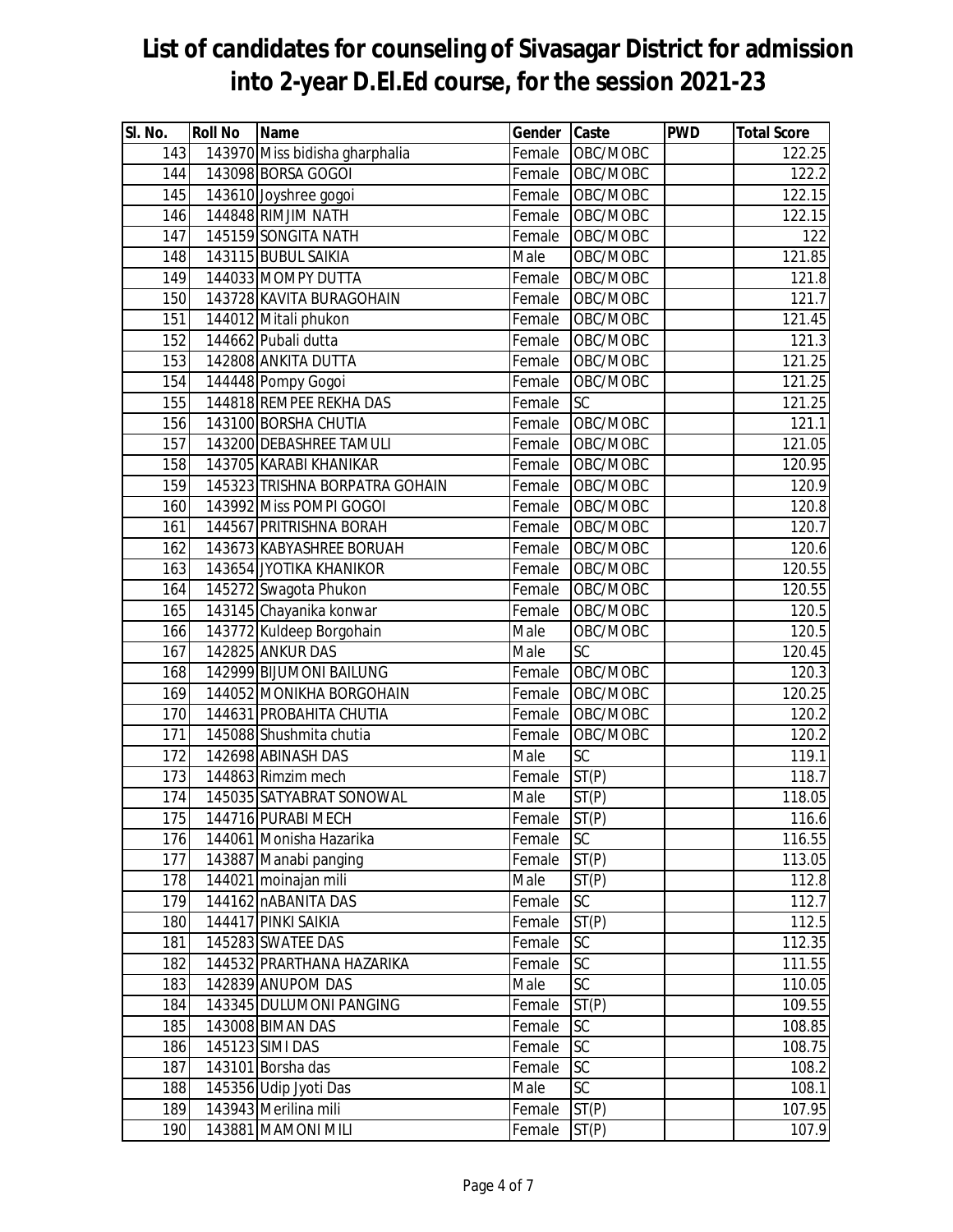| SI. No. | <b>Roll No</b> | <b>Name</b>                   | Gender | Caste              | <b>PWD</b> | <b>Total Score</b> |
|---------|----------------|-------------------------------|--------|--------------------|------------|--------------------|
| 191     |                | 143406 GITANJALI DEORI        | Female | ST(P)              |            | 107.5              |
| 192     |                | 144646 PRONOB JYOTI HAZARIKA  | Male   | SC                 |            | 106.95             |
| 193     |                | 143338 dristi kachari         | Female | ST(P)              |            | 106.45             |
| 194     |                | 144740 Rahul Panging          | Male   | ST(P)              |            | 106.35             |
| 195     |                | 142997 BIJOYA DEORI           | Female | ST(P)              |            | 106.25             |
| 196     |                | 142787 ANIRAM RISONG          | Male   | ST(P)              |            | 106                |
| 197     |                | 144523 Pranjit Mili           | Male   | $\overline{ST}(P)$ |            | 103.9              |
| 198     |                | 143944 MEYUM LOLAD KAYUM MILI | Female | ST(P)              |            | 103.45             |
| 199     |                | 144172 nandita taye           | Female | ST(P)              |            | 102.75             |
| 200     |                | 143457 HEMA SONOWAL           | Female | ST(P)              |            | 102.7              |
| 201     |                | 144435 polirani deori         | Female | ST(P)              |            | 102.6              |
| 202     |                | 143124 CHANDAN GAM            | Male   | ST(P)              |            | 101.35             |
| 203     |                | 144035 Monali Payeng          | Female | ST(P)              |            | 101.05             |
| 204     |                | 143750 KOROBI DOWARI          | Female | OBC/MOBC           | Yes        | 97.95              |
| 205     |                | 142920 BANDITA INJAL          | Female | ST(H)              |            | 97.2               |
| 206     |                | 144779 Rakhi newar            | Female | OBC/MOBC           | Yes        | 94.55              |
| 207     |                | 142938 BEDANTA BIKASH BORUAH  | Male   | OBC/MOBC           | Yes        | 93.4               |
| 208     |                | 144100 MOUSUMI DEY            | Female | OBC/MOBC           | Yes        | 86.55              |
| 209     |                | 143529 Indushree gogoi        | Female | OBC/MOBC           | Yes        | 82.35              |
| 210     |                | 144736 Rabika marak           | Female | ST(H)              |            | 79.95              |
| 211     |                | 143383 Gayatri Gogoi          | Female | OBC/MOBC           | Yes        | 78.45              |

#### **SCIENCE**

| $\mathbf{1}$    | 143683 KALYAN BORGOHAIN      | Male   | OBC/MOBC       | 155    |
|-----------------|------------------------------|--------|----------------|--------|
| $\overline{2}$  | 142936 BEDABRAT BHAGAWATI    | Male   | <b>GENERAL</b> | 154.65 |
| 3               | 142964 Bhaskar Boruah        | Male   | OBC/MOBC       | 148.1  |
| 4               | 143004 BIKASH KURMI          | Male   | OBC/MOBC       | 141.85 |
| 5               | 144765 RAJKONYA DEVI         | Female | OBC/MOBC       | 141.3  |
| 6               | 143347 Durlov Narayan Saikia | Male   | OBC/MOBC       | 140.95 |
| 7               | 143447 GYANENDRA NEWAR       | Male   | OBC/MOBC       | 138    |
| 8               | 143523 IMRAN ALI             | Male   | <b>GENERAL</b> | 137.5  |
| 9               | 145063 Shashanka Dutta       | Male   | OBC/MOBC       | 136.45 |
| 10              | 145378 Utpal Gogoi           | Male   | OBC/MOBC       | 135    |
| 11              | 145245 SURAJEET KONWAR       | Male   | OBC/MOBC       | 133.95 |
| 12              | 144283 PALKI CHETIA          | Female | OBC/MOBC       | 133.2  |
| 13              | 142990 BIDYUT BORAH          | Male   | OBC/MOBC       | 132.6  |
| 14              | 144493 PRAGYAN JYOTI TAMULI  | Male   | OBC/MOBC       | 132.35 |
| 15              | 144440 POLPI gogoi           | Female | OBC/MOBC       | 132.25 |
| 16              | 142805 Ankita Chetia         | Female | OBC/MOBC       | 131.75 |
| 17              | 142823 ANKUR BORA            | Male   | OBC/MOBC       | 131.75 |
| 18              | 145198 SUDIPTA BORUAH        | Male   | OBC/MOBC       | 131.55 |
| 19              | 143196 DEBANGA DRULLOVE NATH | Male   | OBC/MOBC       | 131.35 |
| 20              | 144747 raja bora             | Male   | OBC/MOBC       | 130.35 |
| $\overline{21}$ | 144635 PRONAB JYOTI GOGOI    | Male   | OBC/MOBC       | 130.05 |
| 22              | 144132 MRINAL DUTTA          | Male   | OBC/MOBC       | 129.85 |
| 23              | 144759 RAJBALLAV BARUAH      | Male   | OBC/MOBC       | 129.85 |
| 24              | 144018 Mohsin Ahmed          | Male   | <b>GENERAL</b> | 129.75 |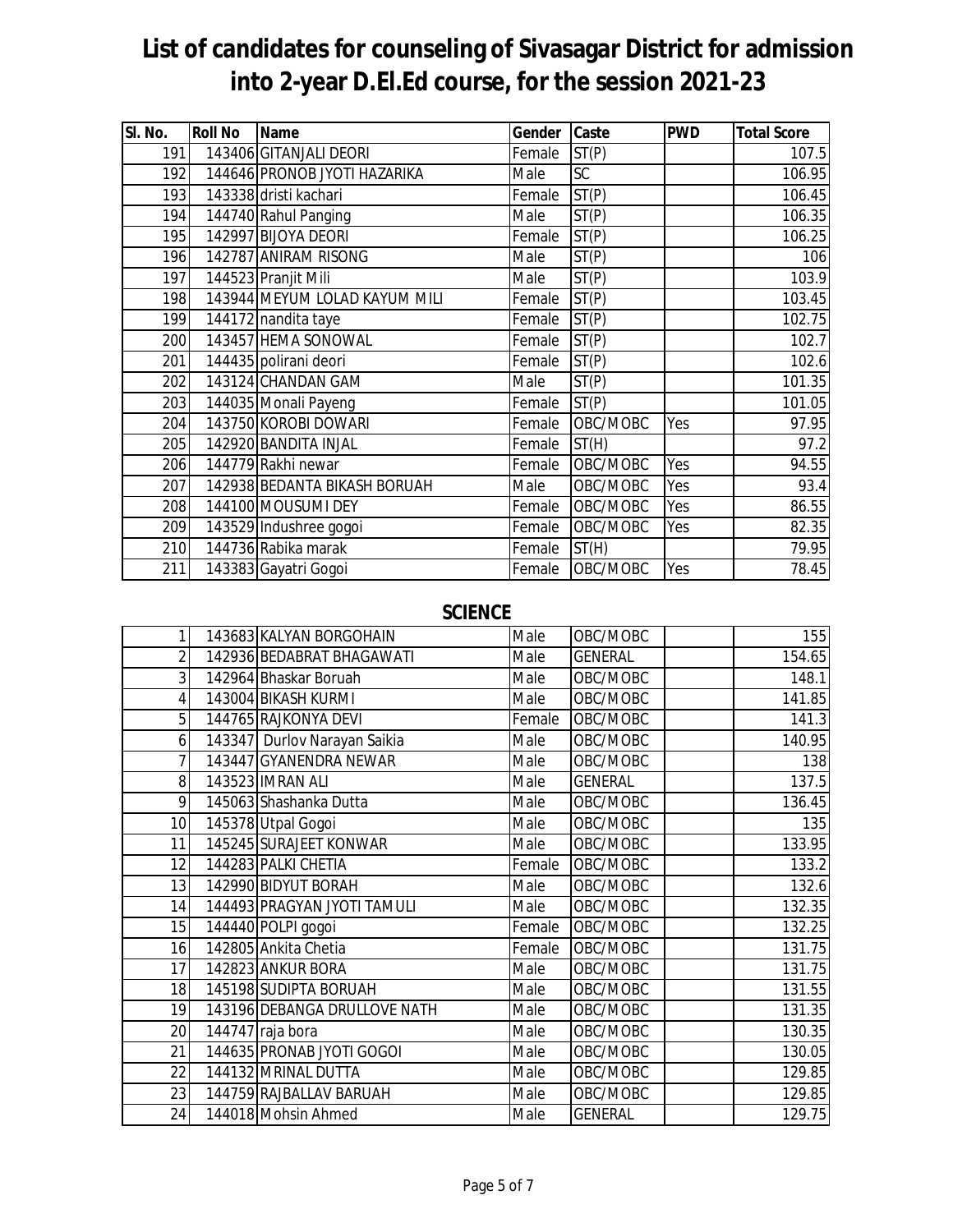| SI. No.         | <b>Roll No</b> | <b>Name</b>                    | Gender Caste |                | <b>PWD</b> | <b>Total Score</b> |
|-----------------|----------------|--------------------------------|--------------|----------------|------------|--------------------|
| 25              |                | 144561 Prince Borgohain        | Male         | OBC/MOBC       |            | 129.65             |
| 26              |                | 145101 SIDHARTHA BURAGOHAIN    | Male         | OBC/MOBC       |            | 129.45             |
| 27              |                | 145252 SUSANKA BoRAH           | Male         | <b>GENERAL</b> |            | 129.1              |
| 28              |                | 144667 pubali phukan           | Female       | OBC/MOBC       |            | 128.95             |
| 29              |                | 145287 SYEDA AHSANA BEGUM      | Female       | <b>GENERAL</b> |            | 128.35             |
| 30              |                | 145027 SANTANU DUARAH          | Male         | OBC/MOBC       |            | 128.1              |
| 31              |                | 143864 MADHUSMITA SHARMA       | Female       | <b>GENERAL</b> |            | 128.05             |
| 32              |                | 142728 ALONGKRITA PHUKAN       | Female       | OBC/MOBC       |            | 127.7              |
| 33              |                | 144542 Prathana Dehingia       | Female       | OBC/MOBC       |            | 127.6              |
| 34              |                | 144120 MRIDUSMITA BORAH        | Female       | OBC/MOBC       |            | 127.4              |
| 35              |                | 144272 NUPUR PHUKON            | Female       | OBC/MOBC       |            | 126.5              |
| $\overline{36}$ |                | 144708 pulakesh boruah         | Male         | OBC/MOBC       |            | 125.95             |
| 37              |                | 144970 SABYASACHI BORA         | Male         | OBC/MOBC       |            | 125.6              |
| 38              |                | 143460 HEMANGA BHUSAN GOGOI    | Male         | OBC/MOBC       |            | 125.45             |
| 39              |                | 144606 PRIYANKA GOGOI          | Female       | OBC/MOBC       |            | 125.45             |
| 40              |                | 143042 BITUMONI KHANIKOR       | Male         | OBC/MOBC       |            | 124.65             |
| 41              |                | 144520 Pranjal Protim Gogoi    | Male         | OBC/MOBC       |            | 124.5              |
| 42              |                | 144963 Rupon kumar hatiboruah  | Male         | OBC/MOBC       |            | 124.35             |
| 43              |                | 144987 Samprity Lahon          | Female       | OBC/MOBC       |            | 124.15             |
| 44              |                | 143507 HIRON JYOTI HAZARIKA    | Male         | OBC/MOBC       |            | 123.75             |
| 45              |                | 142686 ABHILEKH SHYAM          | Male         | ST(H)          |            | 123.65             |
| 46              |                | 145347 Tutumoni saikia         | Female       | OBC/MOBC       |            | 123.6              |
| 47              |                | 143716 KARUNA GOGOI            | Male         | OBC/MOBC       |            | 123.4              |
| 48              |                | 142933 BASANTA Boruah          | Male         | OBC/MOBC       |            | 123.35             |
| 49              |                | 143354 FARHANA BEGUM           | Female       | <b>GENERAL</b> |            | 123.3              |
| 50              |                | 143252 DHIRAJ PATIRI           | Male         | ST(P)          |            | 123                |
| 51              |                | 145086 SHRUTIDHARA CHETIA      | Female       | OBC/MOBC       |            | 122.4              |
| 52              |                | 142821 Ankon Gogoi             | Male         | OBC/MOBC       |            | 122.25             |
| 53              |                | 145316 TRIDIP BORAH            | Male         | OBC/MOBC       |            | 122.2              |
| 54              |                | 144326 PANKAJ DUARAH           | Male         | OBC/MOBC       |            | 121.95             |
| 55              |                | 142939 Bedanta Saikia          | Male         | OBC/MOBC       |            | 121.3              |
| 56              |                | 143267 Dikshita Dutta          | Female       | OBC/MOBC       |            | 121.2              |
| 57              |                | 143203 Debasish konwer         | Male         | OBC/MOBC       |            | 121.15             |
| 58              |                | 143510 HIRUMONI KHANIKAR       | Female       | OBC/MOBC       |            | 121.1              |
| 59              |                | 144636 Pronabjyoti Borgohain   | Male         | OBC/MOBC       |            | 120.75             |
| 60              |                | 145300 TIBRAJYOTI GOGOI        | Male         | OBC/MOBC       |            | 120.6              |
| 61              |                | 143304 DIPANKAR GOGOI          | Male         | OBC/MOBC       |            | 120.15             |
| 62              |                | 143805 lipi gogoi              | Female       | OBC/MOBC       |            | 119.65             |
| 63              |                | 144161 NABANITA DAS            | Female       | SC             |            | 119.25             |
| 64              |                | 143240 Dhanjit Dutta           | Male         | OBC/MOBC       |            | 119.15             |
| 65              |                | 142685 ABHILASHA NEOG          | Female       | OBC/MOBC       |            | 119                |
| 66              |                | 143594 JITU GOGOI              | Male         | OBC/MOBC       |            | 119                |
| 67              |                | 144485 prachurjya plaban borah | Male         | OBC/MOBC       |            | 118.8              |
| 68              |                | 144566 PRITOM KALITA           | Male         | OBC/MOBC       |            | 118.35             |
| 69              |                | 144610 PRIYANKA GOGOI          | Female       | OBC/MOBC       |            | 117.85             |
| 70              |                | 144903 RITUPORNA DOIMARI       | Male         | ST(P)          |            | 117.7              |
| 71              |                | 144915 ROBIN GOGOI             | Male         | OBC/MOBC       |            | 117.25             |
| 72              |                | 143450 HAPPY HAZARIKA          | Female       | OBC/MOBC       |            | 117.1              |